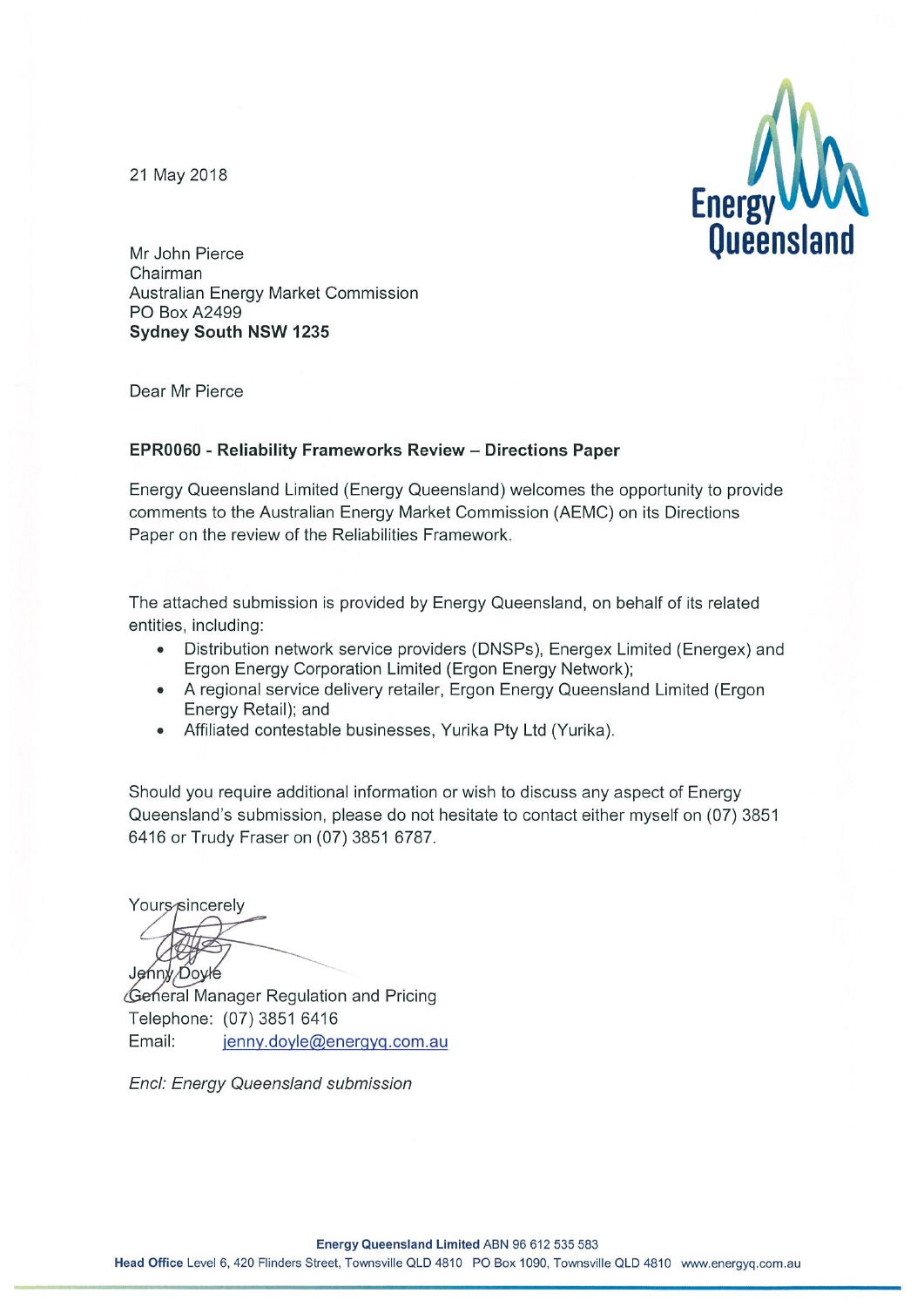# **Energy Queensland Submission to the Australian Energy Market Commission**

# **Directions Paper – Reliability Frameworks Review**

**Energy Queensland Limited** 21 May 2018

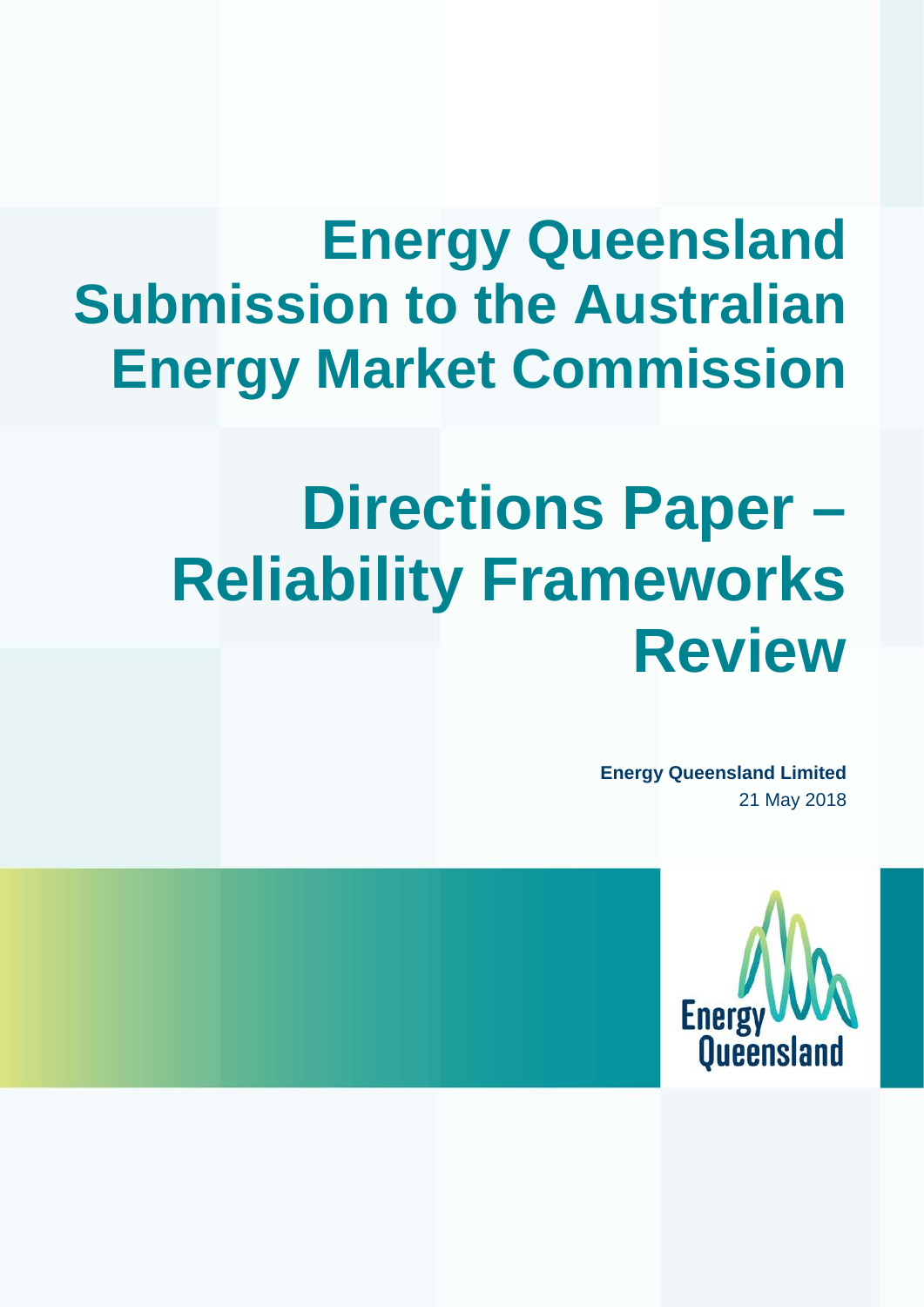### **About Energy Queensland**

Energy Queensland Limited (Energy Queensland) is a Queensland Government Owned Corporation that operates a group of businesses providing energy services across Queensland, including:

- Distribution Network Service Providers, Energex Limited (Energex) and Ergon Energy Corporation Limited (Ergon Energy);
- a regional service delivery retailer, Ergon Energy Queensland Pty Ltd (Ergon Energy Retail); and
- affiliated contestable businesses, Yurika Pty Ltd (Yurika).

Energy Queensland's purpose is to "safely deliver secure, affordable and sustainable energy solutions with our communities and customers" and is focussed on working across its portfolio of activities to deliver customers lower, more predictable power bills while maintaining a safe and reliable supply and a great customer service experience.

Our distribution businesses, Energex and Ergon Energy, cover 1.7 million km<sup>2</sup> and supply 37.208 GWh of energy to 2.1 million homes and businesses. Ergon Energy Retail sells electricity to 740,000 customers.

The Energy Queensland Group also includes Yurika, an energy services business creating innovative solutions to deliver customers greater choice and control over their energy needs and access to new solutions and technologies. Yurika is a key pillar to ensure that Energy Queensland is able to meet and adapt to changes and developments in the rapidly evolving energy market.

### **Contact details**

Energy Queensland Limited Jenny Doyle General Manager Regulation and Pricing Email: jenny.doyle@energyq.com.au Mobile: 0427 156 897 PO Box 1090, Townsville QLD 4810 Level 6, 420 Flinders Street, Townsville QLD 4810 www.energyq.com.au

Energy Queensland Limited ABN 96 612 535 583

#### © Energy Queensland Limited 2016

This work is copyright. Material contained in this document may be reproduced for personal, in-house or non-commercial use, without formal permission or charge, provided there is due acknowledgement of Energy Queensland Limited as the source. Requests and enquiries concerning reproduction and rights for a purpose other than personal, in-house or non-commercial use, should be addressed to the General Manager Customer Strategy and Engagement, Energy Queensland, PO Box 1090, Townsville QLD 4810.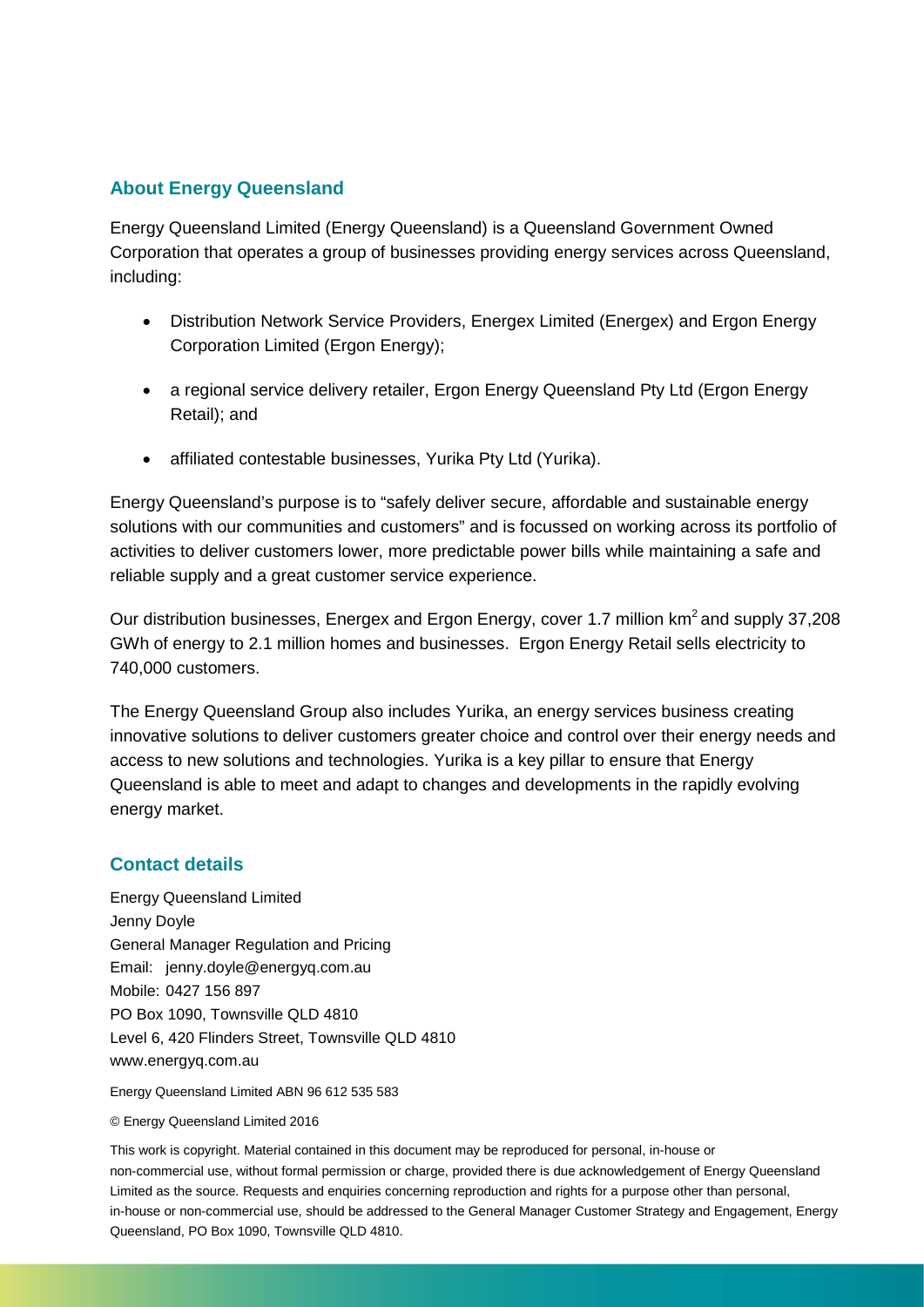# **1 Introduction**

Energy Queensland welcomes the opportunity to provide comments to the Australian Energy Market Commission on its Directions Paper on the review of the Reliabilities Framework (herein referred to as the Directions Paper). This submission is provided by Energy Queensland, on behalf of its related entities Energex, Ergon Energy, Ergon Energy Retail and Yurika.

Energy Queensland notes the AEMC's acknowledgement "that little feedback has been in received in this review on what existing ahead features of the National Electricity Market (NEM) may require change" [1](#page-3-0) . In Energy Queensland's opinion, the potential establishment of a day-ahead market could provide a range of benefits in improving forecasting and visibility of the operation of a range of intermittent and decentralised energy resources at a network level. However, any disruption to current market structures would need careful and detailed consideration. Notwithstanding our view, Energy Queensland queries the rationale of seeking feedback on design options without first having established a clear case for change. The rationale for requesting stakeholder feedback on a set of objectives and identifying targeted changes and improvements to achieve these objectives is therefore not apparent. The AEMC should recognise in this review that any changes to the status quo will result in costs and as such, should be made only where clear market benefits and best practice guidelines are met.

Also, it should be clearly established that current market frameworks may not provide a suitable level of visibility to enable the efficient operation of networks as well as the efficient dispatch of resources, including, both centralised and decentralised generation sources, across the NEM. A systematic and transparent approach in assessing forecasting outcomes and methodologies is therefore welcomed.

In response to the AEMC's invitation to provide comments on the Directions Paper, Energy Queensland has focused on identified key issues, including the following:

• Forecasting and information provisions;

-

<span id="page-3-0"></span><sup>1</sup> Refer to page vi of the Executive Summary, AEMC's Reliability Frameworks Directions Paper.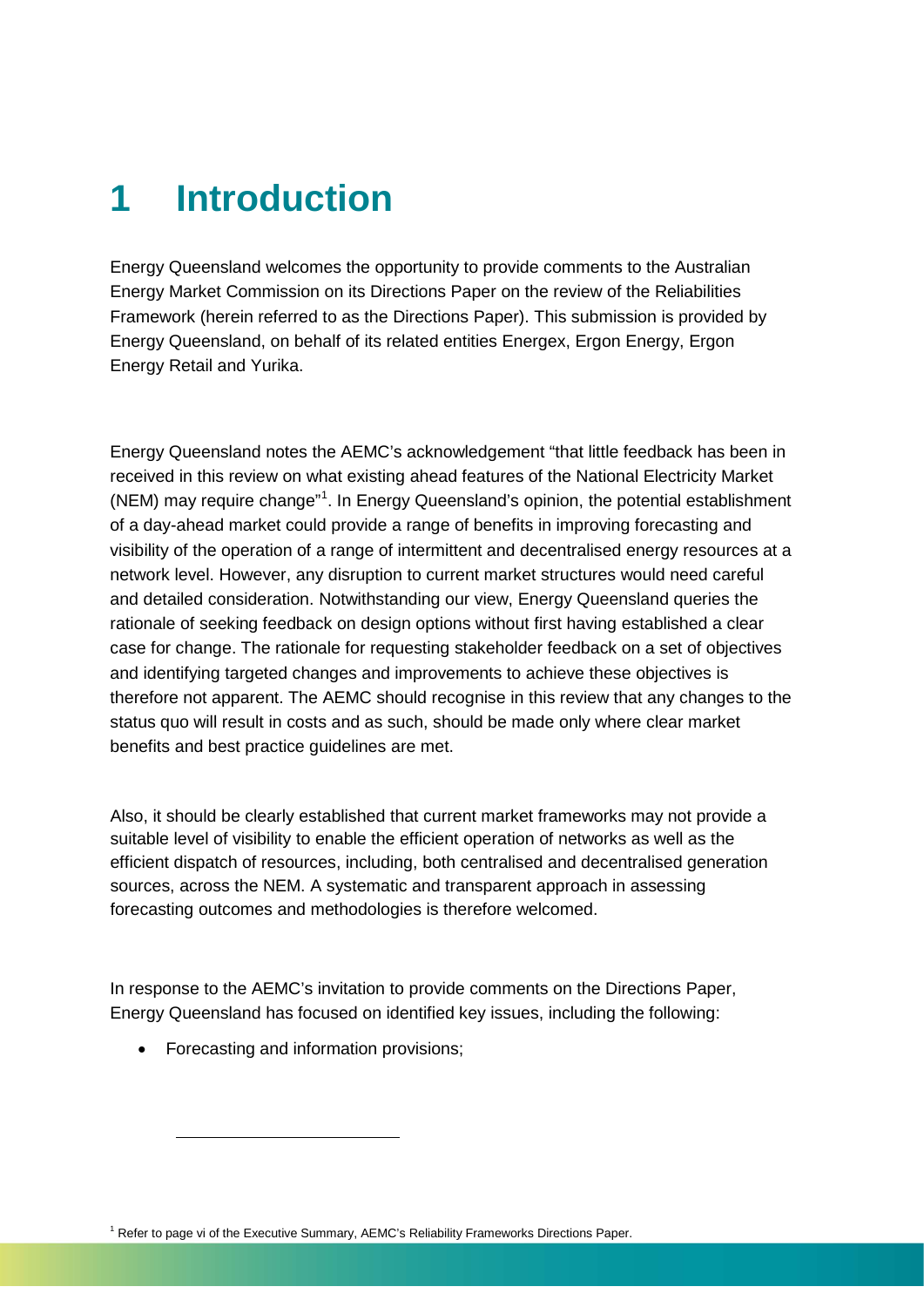- Day ahead markets;
- Wholesale demand response; and
- Strategic reserve.

Our concerns for these above issues are discussed in more detail below at section 2. Energy Queensland is available to discuss this submission or provide further detail regarding the issues raised, should the AEMC require.

# **2 Specific comments**

### **2.1 Forecasting and information provision**

Although Energy Queensland supports in principle greater reporting on the differences between forecast and actual values, we consider that further evidence is required to highlight that current forecasting approaches will become more challenging over time. Notwithstanding this view, Energy Queensland notes that with increased transparency in reporting, more accurate forecasts would prevail including the impacts of different variables on demand, energy and weather forecasts.

The current trial being undertaken by the Australian Energy Market Operator (AEMO) and Australian Energy Renewable Regulator (ARENA) to enable self-forecasting by wind and solar projects is expected to highlight benefits of more accurate forecasting. As the AEMC correctly notes that "…..depending on the results of the trial, there could be benefits from embedding this in the regulatory framework."<sup>[2](#page-4-0)</sup> We would therefore caution an early adoption of embedding a self-forecasting obligation for wind and solar generation in the National Electricity Rules until the outcomes of trial are known and there is quantifiable evidence demonstrating an improvement of forecasting.

In the event that the trial is successful, another factor to note is that wind and solar generation self-forecasting should be coordinated with system and spatial demand and energy forecasting. Additionally, as AEMO is currently using the Australian Solar Energy Forecasting Systems (ASEFS) and the Australian Wind Energy Forecasting Systems (AWEFS) to forecast the potential output of wind and solar generation, a self-forecasting

-

<span id="page-4-0"></span> $2$  Refer to page v of the Executive Summary, AEMC Reliability Frameworks Directions Paper.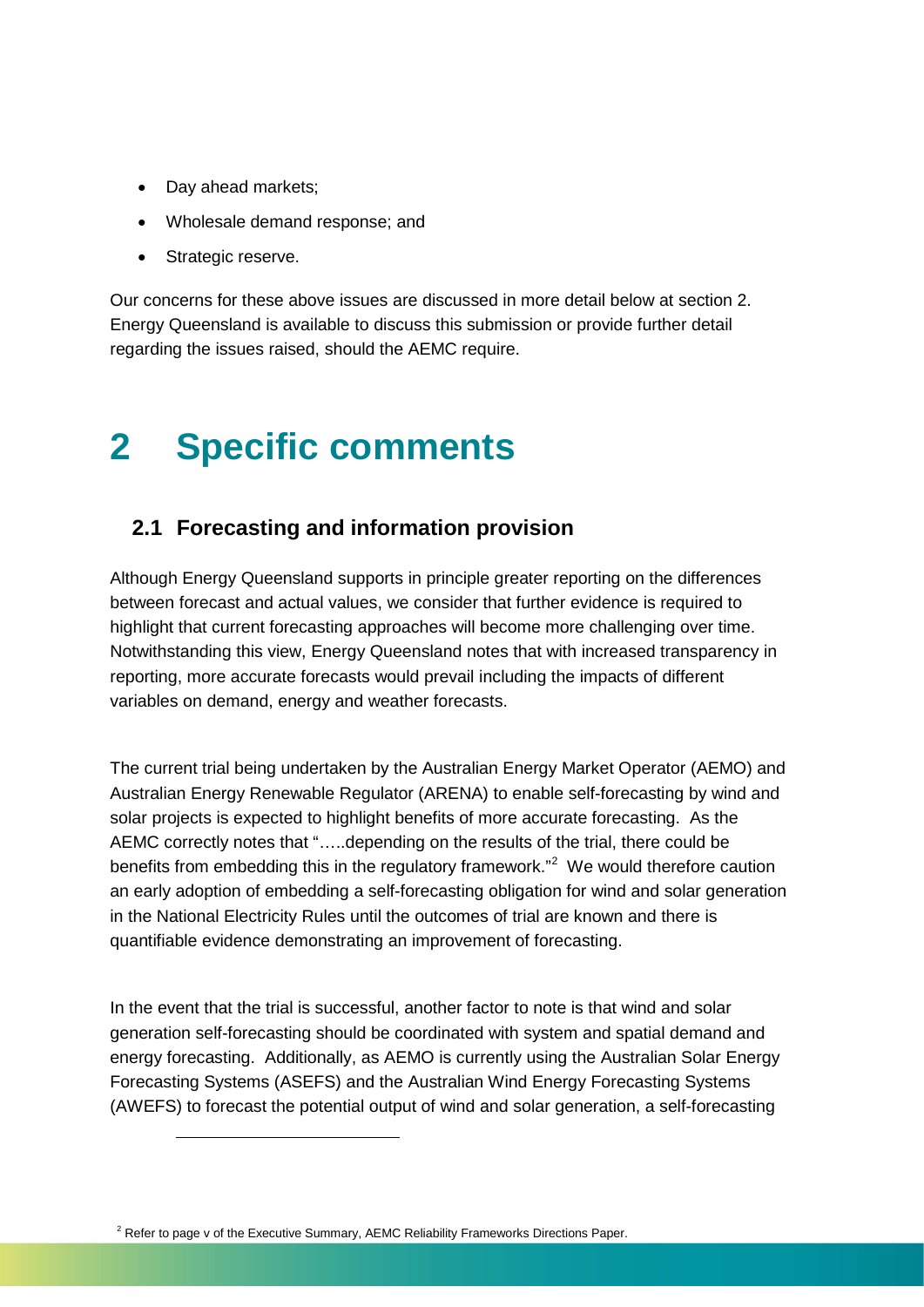obligation could enable AEMO and network service providers (NSPs) to provide renewable and network "heat maps" with different risk Projected Assessment of System Adequacy (PASA) scenarios. This will lead to more accurate assessment of available system capacities and network risks associated with variability of renewable generation.

Energy Queensland is not convinced that a retailer demand-side forecasting obligation would necessarily improve the accuracy of forecasting. Therefore, before applying a strict compliance framework on retailers, Energy Queensland recommends that the AEMC undertake more detailed analysis of the costs and benefits of this proposal. Of particular concern is where retailers are required to "bid in" to the wholesale market. We think that this may end up creating perverse behaviours by other participants in the market. For example, demand response may not be dispatched as participants, such as generators, will respond by rebidding to optimise their position given market conditions. This will in turn diminish the value of demand-side response. Also, one of the most important roles of demand and energy forecasting is to provide NSPs and AEMO with sufficient information to make adequate investment and disinvestment decisions as well as appropriate operational decisions. Technically and structurally, involvement of a retailer in demandside forecasting will add additional layer to an already very complex demand and energy forecasting process.

In the event that self-forecasting obligations prevail, Energy Queensland considers it crucial that networks are able to access self-forecasting data provided by distributed energy resource providers to understand local network operational implications. An underlying assumption is that these forecasts will be provided to AEMO or another body; however, networks also need access to this data. Networks play an integral role in managing system security and network reliability and therefore it is paramount that they are granted access purely from an operational role. As such, Energy Queensland supports further examining mechanisms where NSPs could potentially undertake aggregate load forecasts as part of any future retailer-forecasting obligation. This could support current work being undertaken to provide more visibility of loads at a network level so that NSPs are able to operate local networks efficiently while maximising the value of the distributed resources connected at different points in the network.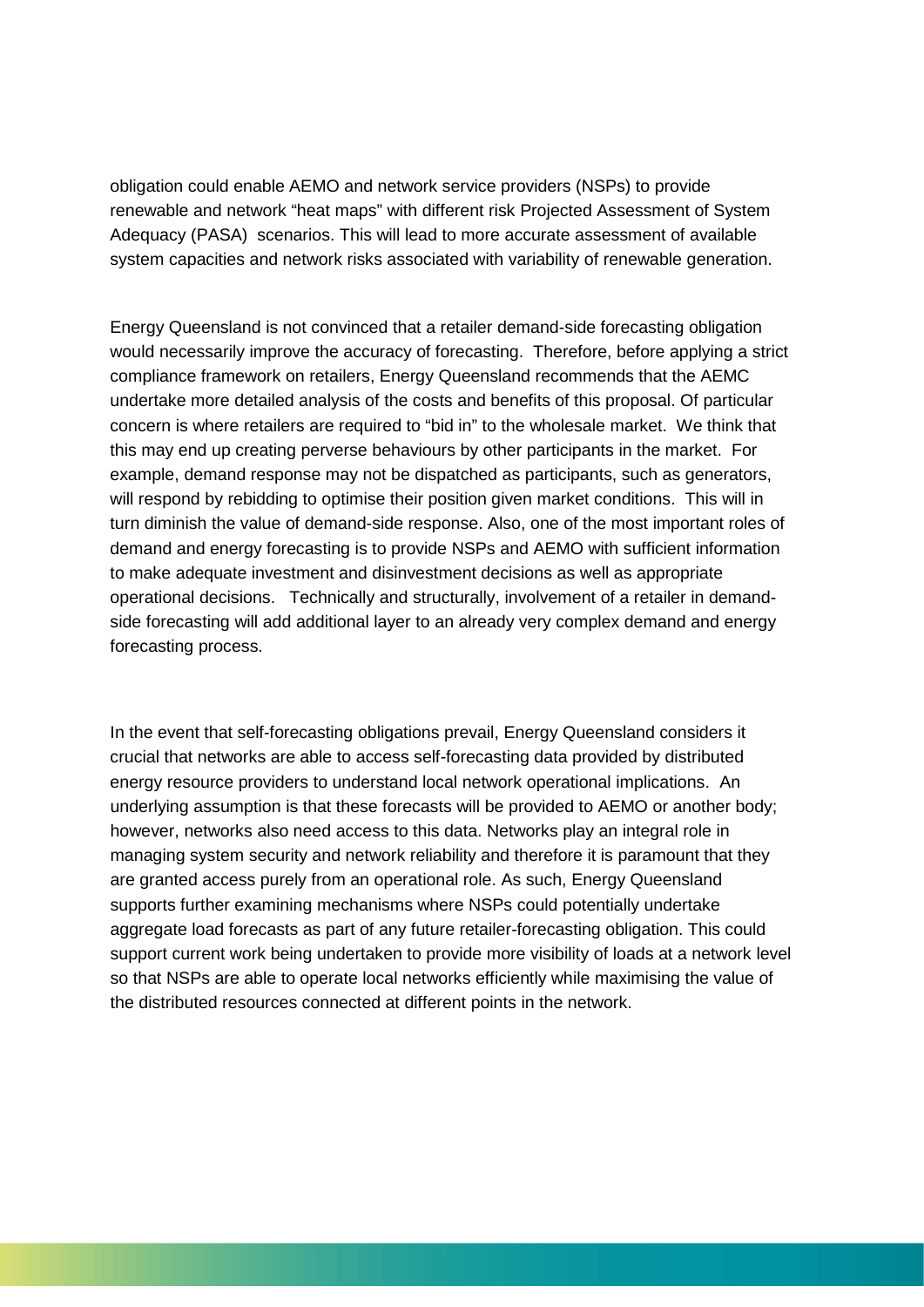## **2.2 Day-ahead markets**

Energy Queensland notes that the AEMC considers that many features of a day-ahead market already exist. As such, we recommend further investigation to highlight deficiencies in the existing market that warrant the introduction of a re-design of the market to cater for a day-ahead market. Specifically, we recommend more analysis is undertaken to highlight the security and reliability benefits of a day-ahead market and the interrelationship with other reviews, for example, the role of distribution system operators, the National Energy Guarantee and AEMO's five-minute settlement project prior to implementing regulatory changes. Notwithstanding this view, we note the importance and benefits of having more accurate information for network operations given the increasing volume of decentralised intermittent energy resources and the growth of aggregated demand response using resources at a local level.

While potentially improving network visibility of distributed resources, the potential implications of a new day-ahead market could have significant implications for market settlement processes and network operations which should be carefully considered before moving towards any changes. Assessment should also consider that networks are able to procure network services at localised levels where such services can provide effective and cost-efficient non-network support.

## **2.3 Wholesale demand response**

Although we believe that wholesale demand response can support the reliability of the power system and that there are no significant regulatory barriers to demand response participating in the market; further consideration is required related to the practical aspects of using demand response in the market. For example:

- what conditions would be placed on the demand response provider to participate in the market?
- How to measure demand resources into the dispatch process?
- How to calculate a consumer's demand response?

Given the uncertainties, Energy Queensland considers that it is reasonable that the demand response load is separately metered and registered as a market customer. This aligns with views expressed during the AEMC's review of the Power of Choice – giving consumers options in the way they use electricity. In that review, the use of separate metering was encouraged over baseline consumption methods.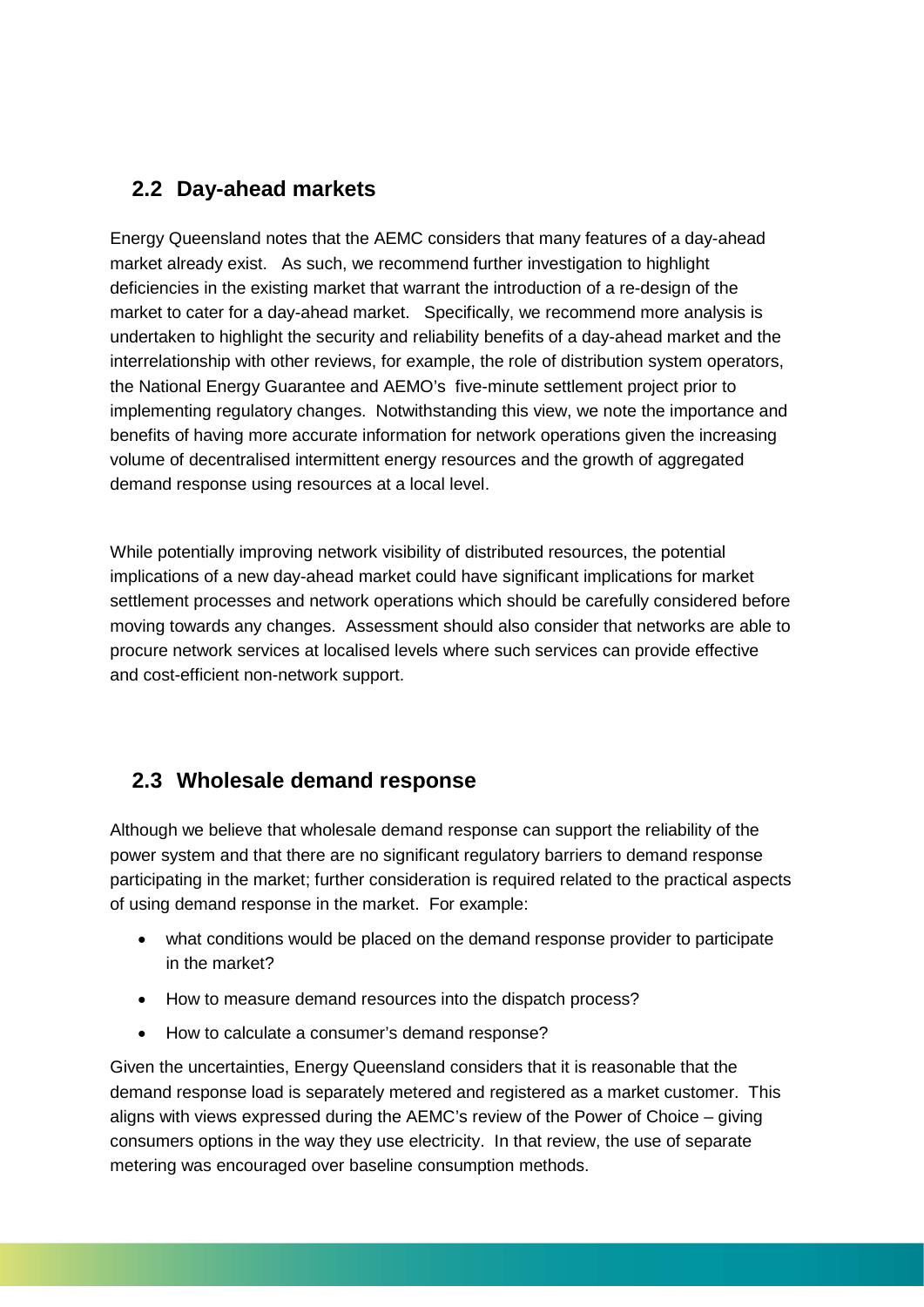Energy Queensland also highlights the capability that DNSPs have demonstrated in their ability to enable effective load control mechanisms through reductions in consumption during heatwaves. This capability enables networks to achieve network outcomes in terms of security and safety of supply. Additionally, Energy Queensland highlights that further work is needed to create a better understanding of local network constraints, which could otherwise prevent customers with active distributed energy resources (DER) from gaining the full benefit from demand response participation.

Energy Queensland supports efficient wholesale demand response mechanisms, which support network reliability. Energex has already successfully implemented demand response during periods of extreme demand to maintain electricity supply to end use customers, preventing area problems and network outages**[3](#page-7-0)** . Both Energex and Ergon Energy have incentivised customers to participate in demand response programs and have around 1.2 million customers representing around 850 MW of diversified non-firm load under control that can be called upon during periods of extreme weather and other network contingencies.

These programmes have ensured an efficient and effective reliability service for dealing with network and localised constraints whilst maintaining service to end use customers. There is an opportunity to realise additional value in the wholesale market of demand response participation where additional capacity is available. DNSPs would be supportive of frameworks which allow this value to be captured.

In Queensland, the demand response market provided by third parties is still in its infancy. We believe that it will take some years before demand response capabilities offered by third parties will reach sufficient maturity to provide the reliability required (refer to Figure 1 - Transition of Demand Response). However, Energy Queensland acknowledges the role that third parties have in the wholesale demand response market; nevertheless, this should not mean that DNSPs should be excluded given the existing capacity.

j

<span id="page-7-0"></span><sup>&</sup>lt;sup>3</sup> In the week commencing 11 February 2018 South East Queensland had heatwave conditions. The distribution network experienced high demand across the week and a new system peak was recorded. Air conditioning load was a main contributor to the surge in demand. Energex implemented demand response across five days – the energy consumption of PeakSmart air conditioners was capped to 50% and on two days the heating of hot water systems on load control tariffs was delayed to later than usual to further reduce localised demand. By reducing demand from air conditioning and hot water loads, Energex was able to reduce the number of fuse faults and keep the supply of electricity on for customers.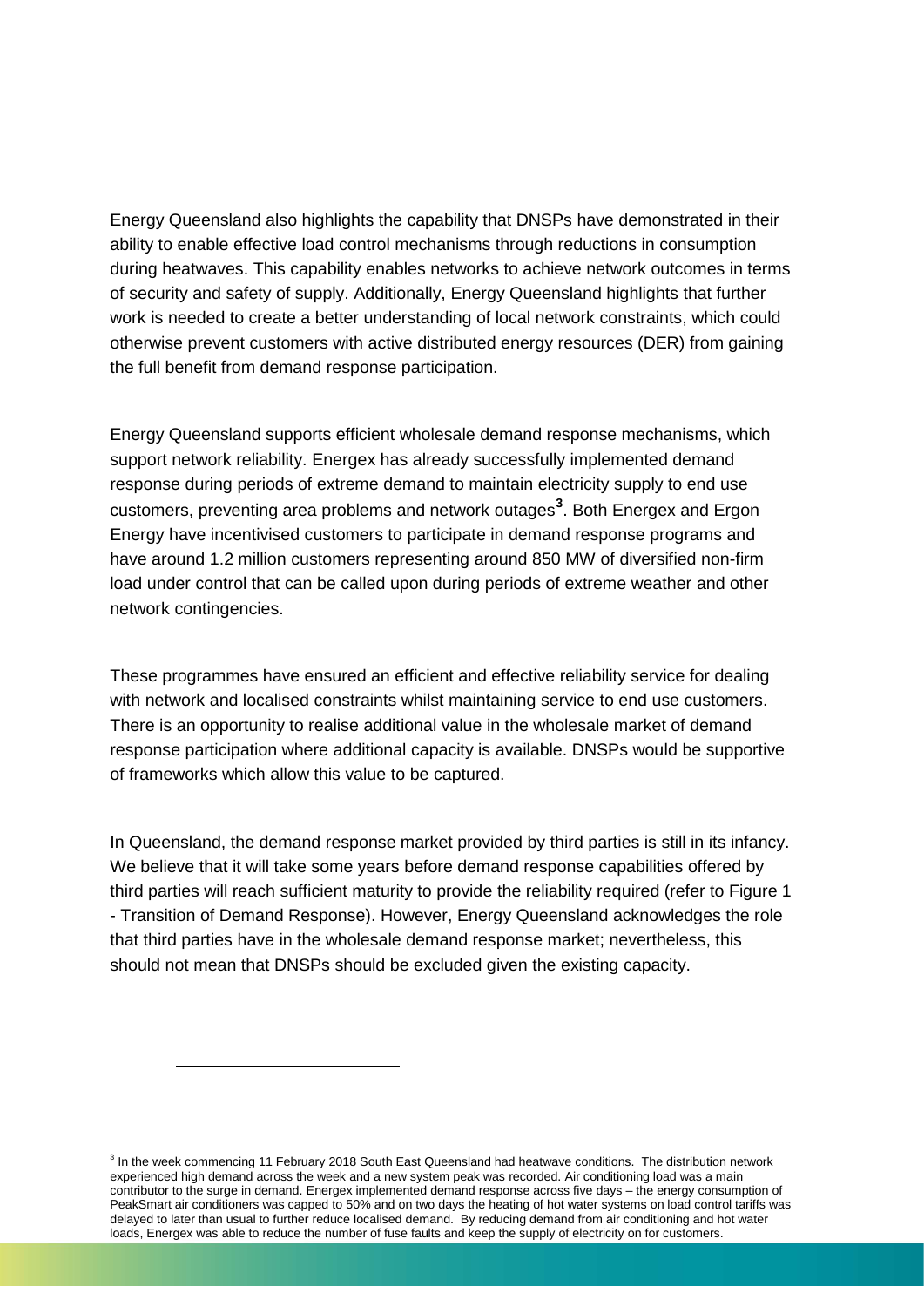

### **Transition of demand response**

Figure 1 – Transition of Demand Response for network reliability<sup>[4](#page-8-0)</sup>.

j

Energy Queensland also notes that AEMO currently has no visibility and little ability to anticipate loading beyond each transmission connection point. With increasing levels of demand response originating from within the distribution network, a necessary capability will be the ability to identify and manage constraints within the distribution network and then orchestrate demand response such that it dynamically facilitates the effective operation while ensuring the safety, security and reliability of both the distribution and transmission systems. Energy Queensland also considers that further support is needed to better understand and manage local network constraints, to enable the realisation of demand response capabilities in the wholesale market across the entire network.

> <span id="page-8-0"></span><sup>4</sup> Joint Energex and Ergon Energy Network Demand Management Plan 2018/19. Note that this has been submitted to regulator for approval, so is therefore unpublished.